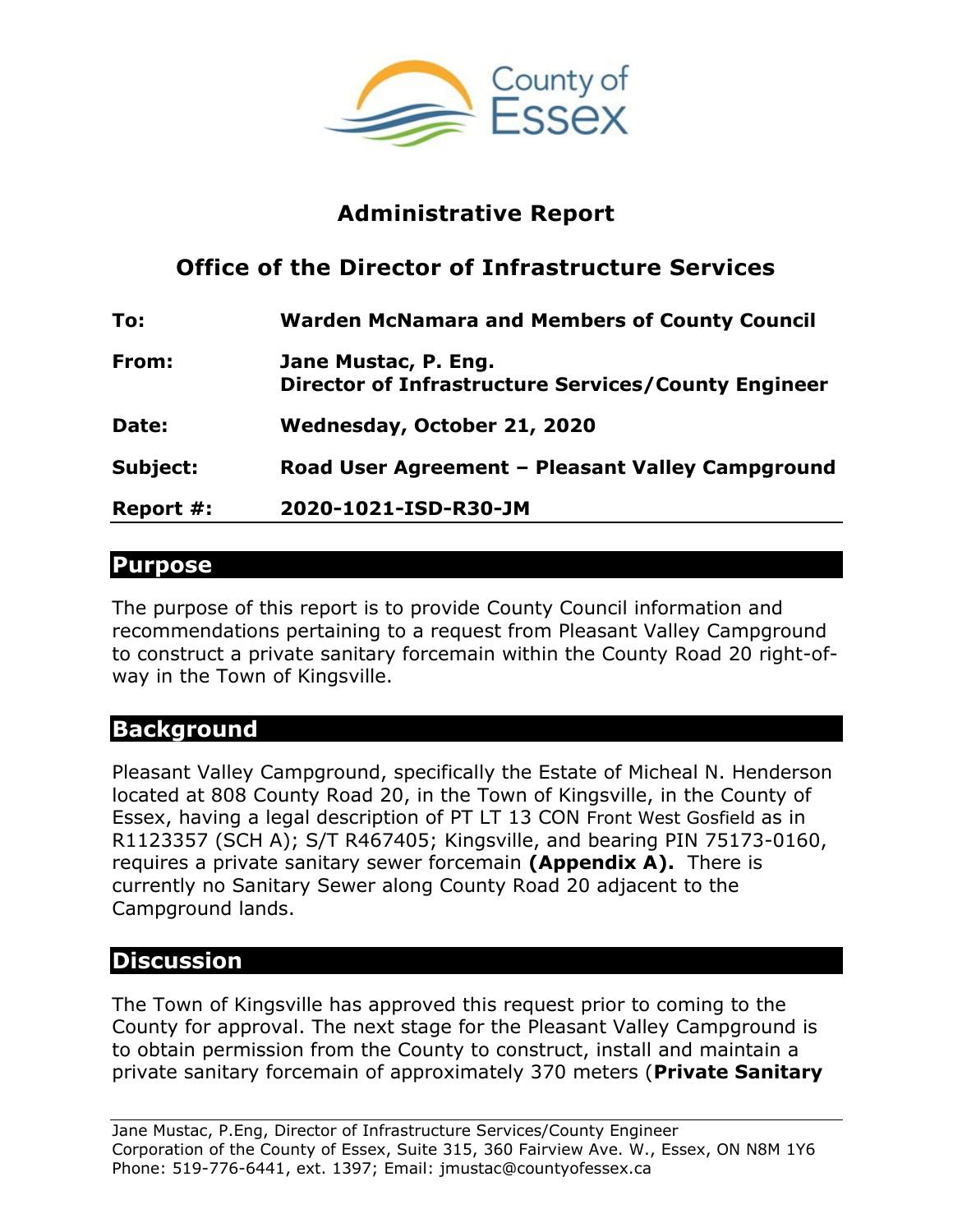**Forcemain**) along the north side of County Road 20 right-of-way, as identified in **Appendix B.**

The plans that describe the location of the forcemain are draft but consists of a description of the Private Sanitary Forcemain that will service the Pleasant Valley Campground located at 808 County Road 20 **(Appendix C).** Detailed drawings have been provided to the Infrastructure Services Department.

County Administration, through the County Solicitor, developed a Road User Agreement **-Appendix D**- that identifies the terms and conditions that apply for the construction of the private forcemain. These terms and conditions include topics related to construction and maintenance, relocation, as built drawings, emergencies, restoration, security deposits, insurance and indemnity, closing of a highway, dispute resolution, etc. to protect the public highway.

## **Financial Implications**

All costs associated with the preparation of the agreement, construction and future maintenance of the forcemain are the responsibility of the Pleasant Valley Campground (the Estate of Micheal N. Henderson).

#### **Recommendation**

That By-Law 2020-42 be adopted for the execution of a Road User Agreement with the estate of Micheal N. Henderson (operating as Pleasant Valley Campground) for the construction of a private sewer forcemain within the County Road 20 right of way.

Respectfully Submitted

Jane Mustac

Originally Signed by

Jane Mustac, P.Eng, Director of Infrastructure Services/County Engineer